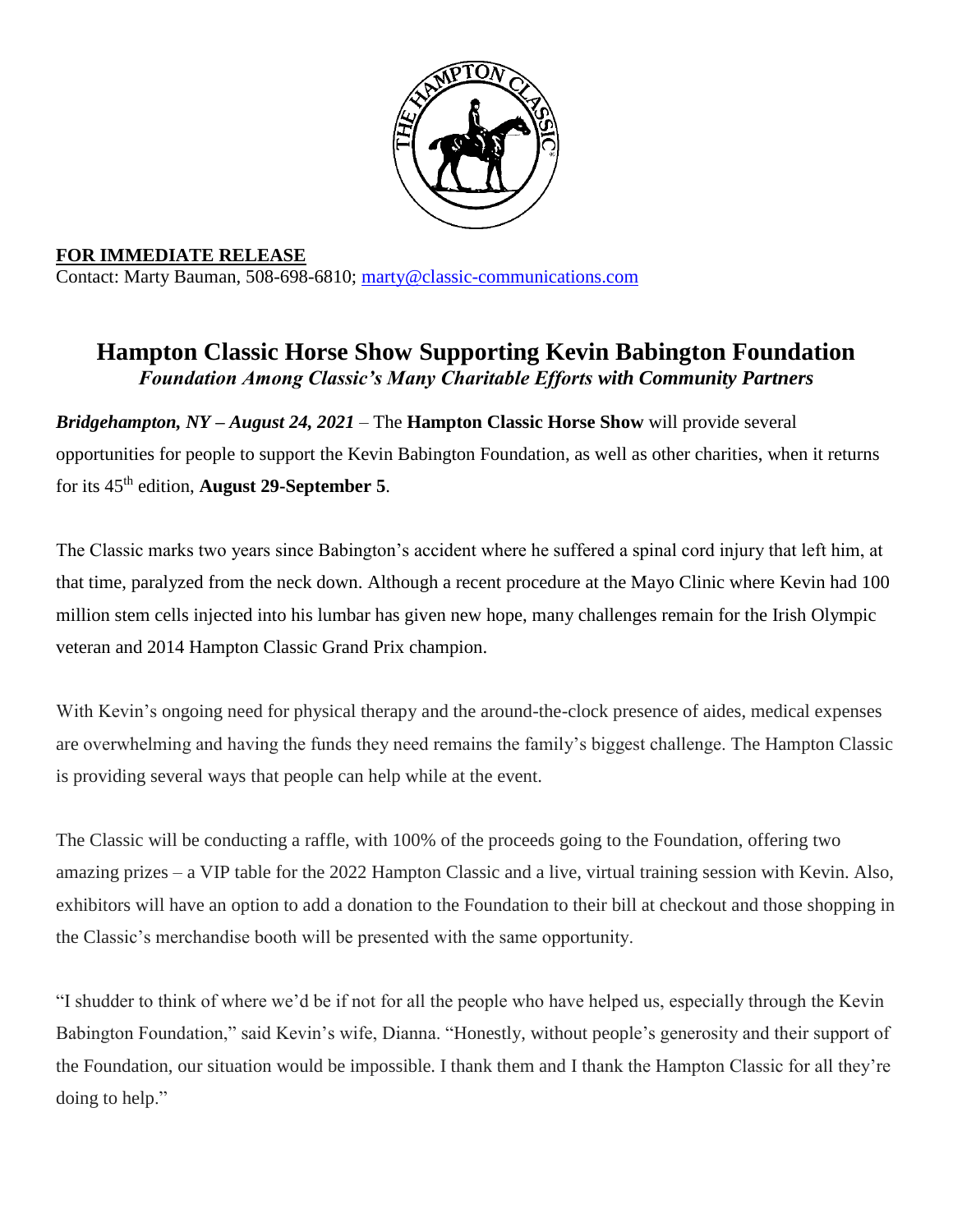The Classic's support of the Kevin Babington Foundation adds to its long history of support to community partners and charities. Since 1977, the Hampton Classic has made annual financial contributions totaling more than two million dollars to the Southampton Hospital Foundation. In addition, the Classic provides onsite booth space for Hospital staff to interact with the public, as well as two VIP tables that the Hospital can use to thank current and cultivate new supporters. All Stony Brook Medicine employees are admitted for free.

The Classic also supports many other local non-profit organizations and equestrian related charities beyond its own 501(c)3 status and annual financial donation and in-kind support to the Hospital. Other charitable activities include:

- Hampton Classic Animal Adoption Day, sponsored by Georgina Bloomberg, has been in place for 12 years. It includes 6-10 dog and cat shelters and a presentation of adoptable rescued horses by rescues that are part of The Equus Foundation's Guardian program. These organizations are given a platform to raise awareness and funds for their individual organization, and most importantly, they're given an opportunity to find forever homes for their animals in need. Dozens of animals are adopted as a direct result of Adoption Day each year.
- Since 2011, the Hampton Classic has partnered with the Sag Harbor Food Pantry and other food pantries to collect non-perishable food items. People who attend the Classic on Tuesday and Wednesday with three or more items to donate have their entire carload admitted free.
- Since 2006, the Hampton Classic has been hosting the Long Island Horse Show Series for Riders with Disabilities (LIHSSRD) Finals. The establishment of this championship competition enabled the LIHSSRD organization to found the entire series, which has become a fixture on the calendars of individuals with disabilities throughout Long Island.
- The Classic supports JustWorld International by hosting a "Horseless Horse Show" and through the "Jump for a JustWorld" program where sponsors – including Longines, Land Rover and Jaguar this year – make a donation for every clear jump over designated fences in specified classes.
- The Hampton Classic leases property at the corner of Montauk Highway and Lockwood Avenue that it sublets, at no cost, to the Bridgehampton Union Free School District. This lease began in Spring 2016. The property is used by the school to expand its gardening program and tie into other educational programs regarding agriculture, farming, and related micro business opportunities.
- Other non-profit organizations with whom the Classic has partnerships include: Equestrian Aid Foundation, Storeybrook Farm, Southampton Animal Shelter Foundation, Gimme Shelter, Guild Hall, HEART Equine Ambulance, The Riverhead Foundation for Marine Research & Preservation, SOFO Museum, Stony Brook Medical, Turtle Rescue of the Hamptons, Bridgehampton Childcare Center, and Long Island Professional Horsemen's Association.
- In recognition of the "backup" ambulance support Bridgehampton Fire Department provides, the Hampton Classic donates \$5,000 to the Department each year.

Each year approximately 50,000 people – including many A-list celebrities – come to watch the nation's best equestrian athletes compete at the Hampton Classic. The world-class event showcases more than 1,500 horses